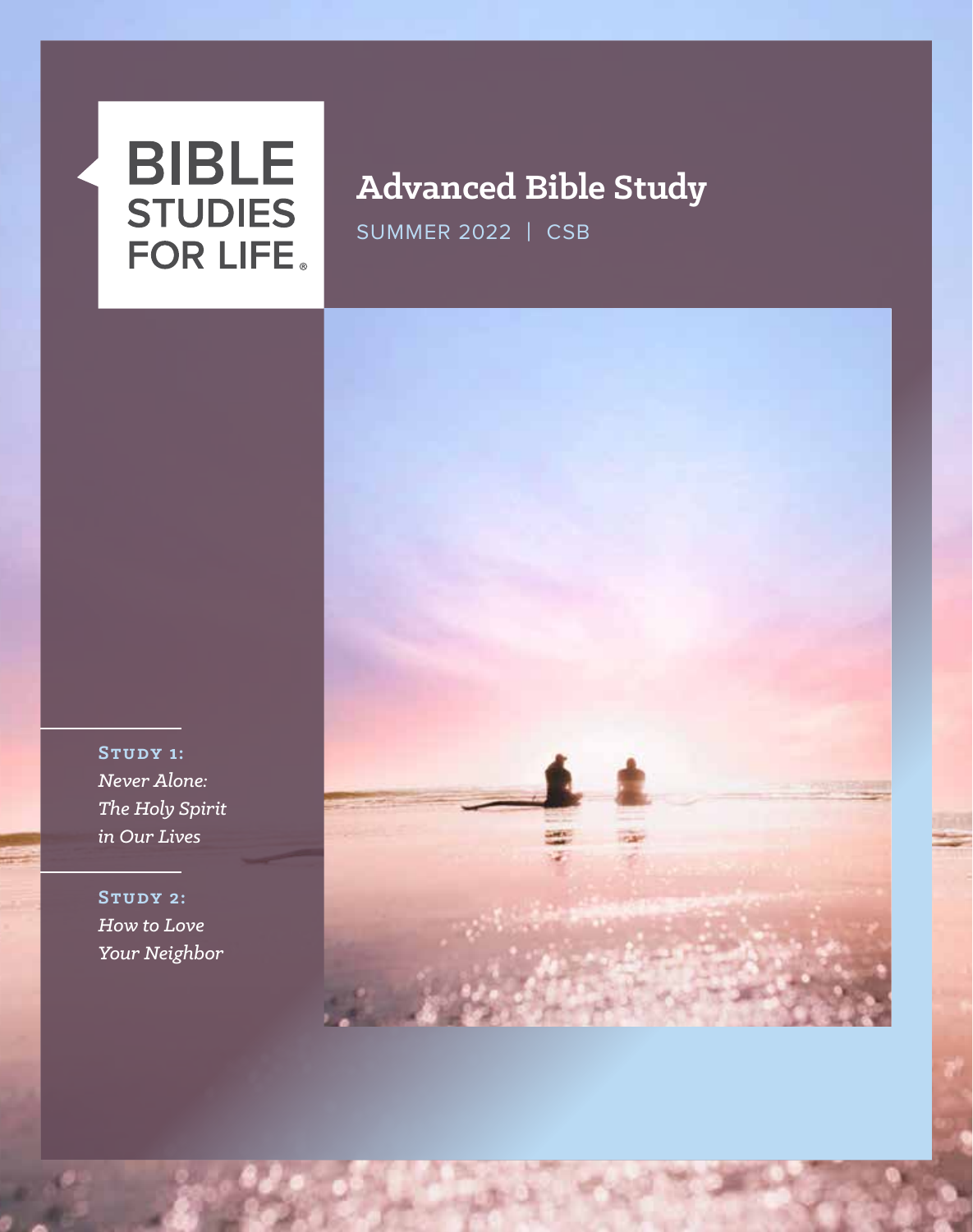## IS A DO-OVER POSSIBLE?

Many golfers allow something called a "mulligan." If a player makes a bad shot, a mulligan is the chance to re-do that one shot. This little perk is great for amateur golfers (it's not allowed in professional golf), even though they are usually limited to one mulligan per game.

Ever wish for a mulligan with your life? An opportunity to do it all over again, but without all the sin and mistakes? God offers you something even better: He offers you a new life. God doesn't gloss over your past or pretend it never happened. Jesus Christ, the Son of God, died to remove the guilt and stain of your sin. God forgives!

The Bible doesn't call this a mulligan. Jesus used the term "born again "(John 3:3). Sin leads to eternal death, but He wants you with Him for eternity. Jesus took your sin and died in your place. God raised Jesus from the dead, and His resurrected life means a resurrected new life for you. Forgiveness. Freedom. A new beginning. Born again into a life with Him that never ends.

To receive this gift, you must let go of your sin. Repent and put your faith in Christ. Admit to God you are a sinner and ask Him to forgive you. Confess your faith in Jesus Christ as Savior and Lord. Express your repentance and faith by praying something like this:

**"Dear God, I know I am a sinner. I believe Jesus died on the cross to forgive me of my sins. I'm sorry for all the wrong I've done and ask You to forgive me. I now accept Your gift of eternal life. Thank You for Your love, forgiveness, and a new life in Jesus Christ. From this day forward, I choose to follow You. In Jesus' name, Amen."**

Share your decision to follow Jesus with a pastor or those in your Bible study group. Get involved in a church that will help you grow in your faith. Be baptized as an expression of your faith.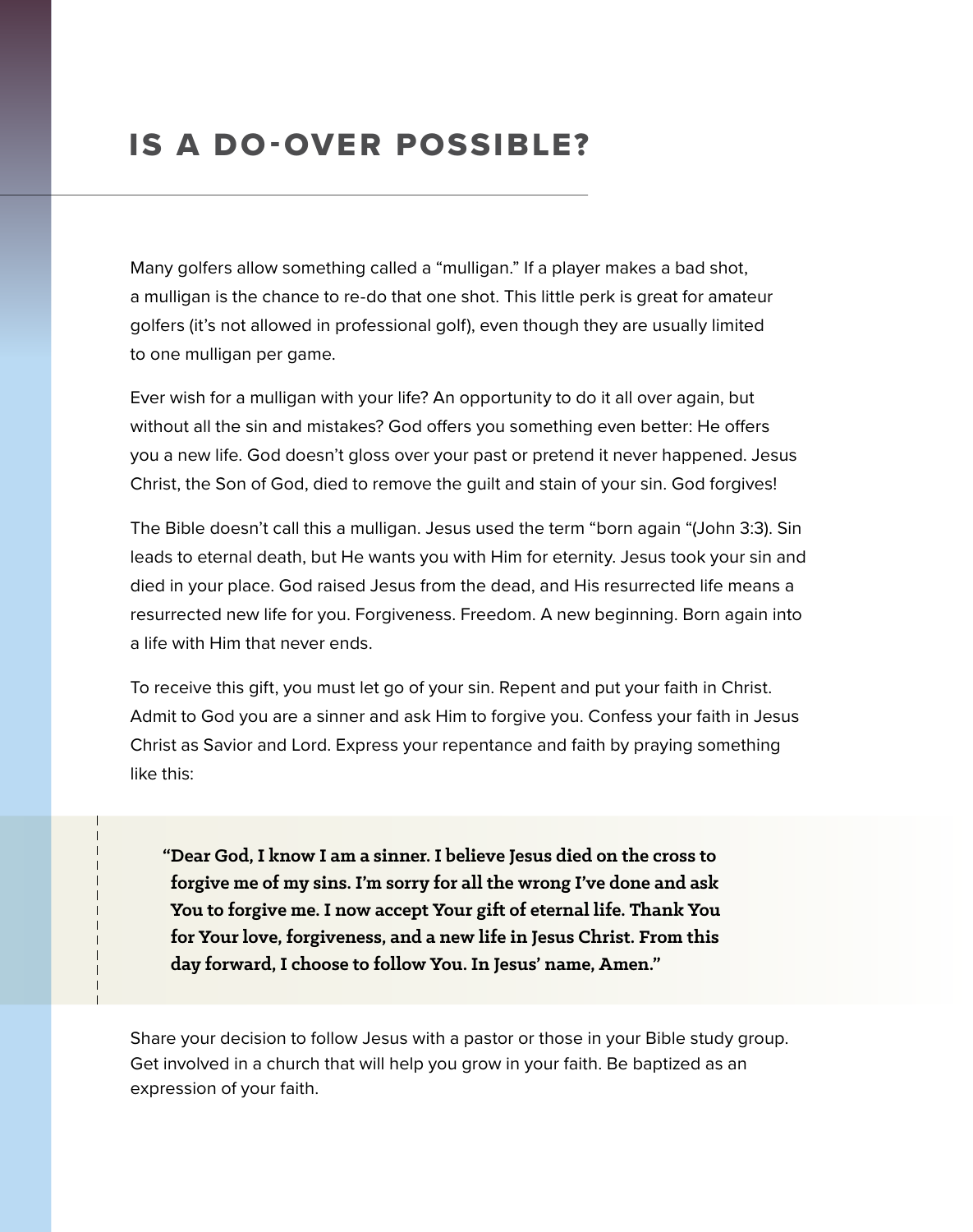### **CONTENTS**

#### **Never Alone: The Holy Spirit in Our Lives**

Suggested for the week of

| June 5  |           |  |  |
|---------|-----------|--|--|
| June 12 |           |  |  |
| June 19 |           |  |  |
| June 26 |           |  |  |
|         |           |  |  |
| July 3  | Session 1 |  |  |
| July 10 |           |  |  |
| July 17 |           |  |  |

#### **How to Love Your Neighbor**

| July 24   |                                                |  |
|-----------|------------------------------------------------|--|
| August 1  |                                                |  |
| August 8  |                                                |  |
| August 15 |                                                |  |
| August 22 |                                                |  |
| August 29 | Session 6 Share Christ with Your Neighbor  165 |  |
|           |                                                |  |
|           |                                                |  |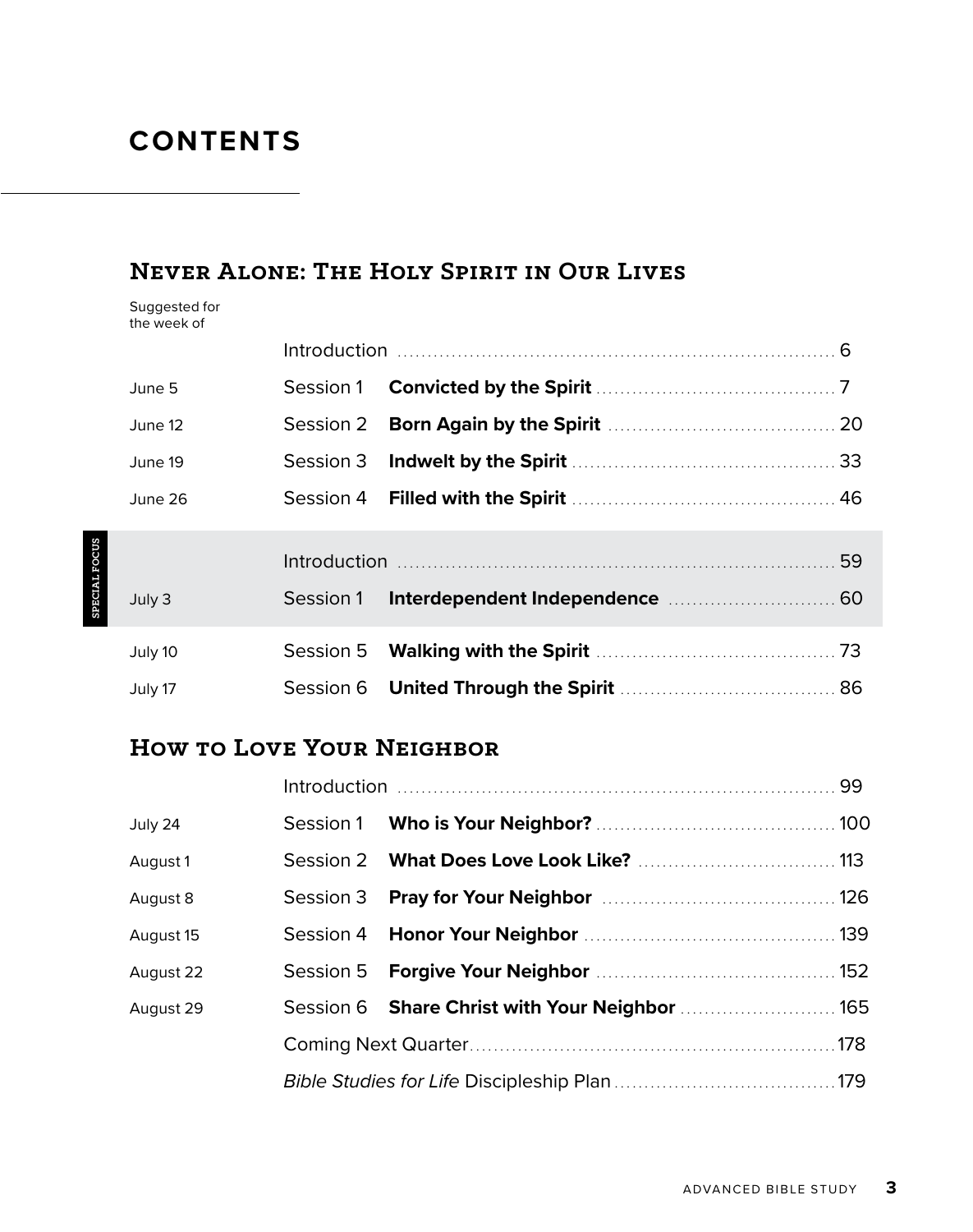## **DON'T MISS THIS!**

#### **eBook**

*Advanced Bible Study* is available as an eBook. Visit **Lifeway.com/bsflebook** for more information.

#### **Advanced Bible Study Teacher Guide**

The *Bible Studies for Life: Advanced Bible Study Teacher Guide* features a two-page teaching plan plus an Optional Idea and an illustration or fact to Dig Deeper into each passage studied in this book.





#### **Podcast**

Get free weekly insights for every session of *Bible Studies for Life: Adults* with our podcast. Each 20-minute episode will help you get the most out of your upcoming study. Listen at the gym, on the drive home, or wherever is best for you. Just search Bible Studies for Life Adults on your favorite podcast app to start listening today.

*Bible Studies for Life Advanced Bible Study* Summer 2022 Volume 16, Number 4

Lynn H. Pryor Team Leader

Ken Braddy Director of Sunday School

Send questions/comments to: Content Editor by email to lynn.pryor@lifeway.com or mail to: *Bible Studies for Life: Advanced Bible Study* One Lifeway Plaza Nashville, TN 37234

Or make comments on the web at www.lifeway.com

Printed in the United States of America

*Advanced Bible Study* ® (ISSN 2330-9423; Item 005075005) is published quarterly by Lifeway, One Lifeway Plaza, Nashville, TN 37234, Ben Mandrell, President. © Copyright 2021 Lifeway.

For ordering or inquiries, visit www.lifeway.com, call (800) 458-2772, or write Lifeway Custome Service, One Lifeway Plaza, Nashville, TN 37234. For bulk shipments mailed quarterly to one address, e-mail orderentry@lifeway.com, fax (615) 251-5933, or write to the above address.

We believe the Bible has God for its author; salvation for its end; and truth, without any mixture of error, for its matter and that all Scripture is totally true and trustworthy. To review Lifeway's doctrinal guideline, please visit www.lifeway.com/doctrinal guideline.

Unless otherwise indicated, all Scripture quotations are taken from the Christian Standard Bible®, Copyright © 2017 by Holman Bible Publishers. Used by permission. Christian Standard Bible® and CSB® are federally registered trademarks of Holman Bible Publishers.

Quotations marked ESV are from the Holy Bible, English Standard Version® *(The Holy Bible, English Standard Version®),* copyright © 2001 by Crossway, a publishing ministry of Good News Publishers. Used by permission. All rights reserved.

Passages marked NASB are taken from the New American Standard Bible®, Copyright © 1960, 1962, 1963, 1968, 1971, 1972, 1973, 1975, 1977, 1995 by The Lockman Foundation. Used by permission. www.lockman.org. Scripture quotations marked (NIV) are taken from the Holy Bible, New International Version®, NIV®. Copyright 1973, 1978, 1984, 2011 by Biblica, Inc.® Used by permission of Zondervan. All rights reserved worldwide. www.zondervan. com The "NIV" and "New International Version" are trademarks registered in the United States Patent and Trademark Office by Biblica, Inc.®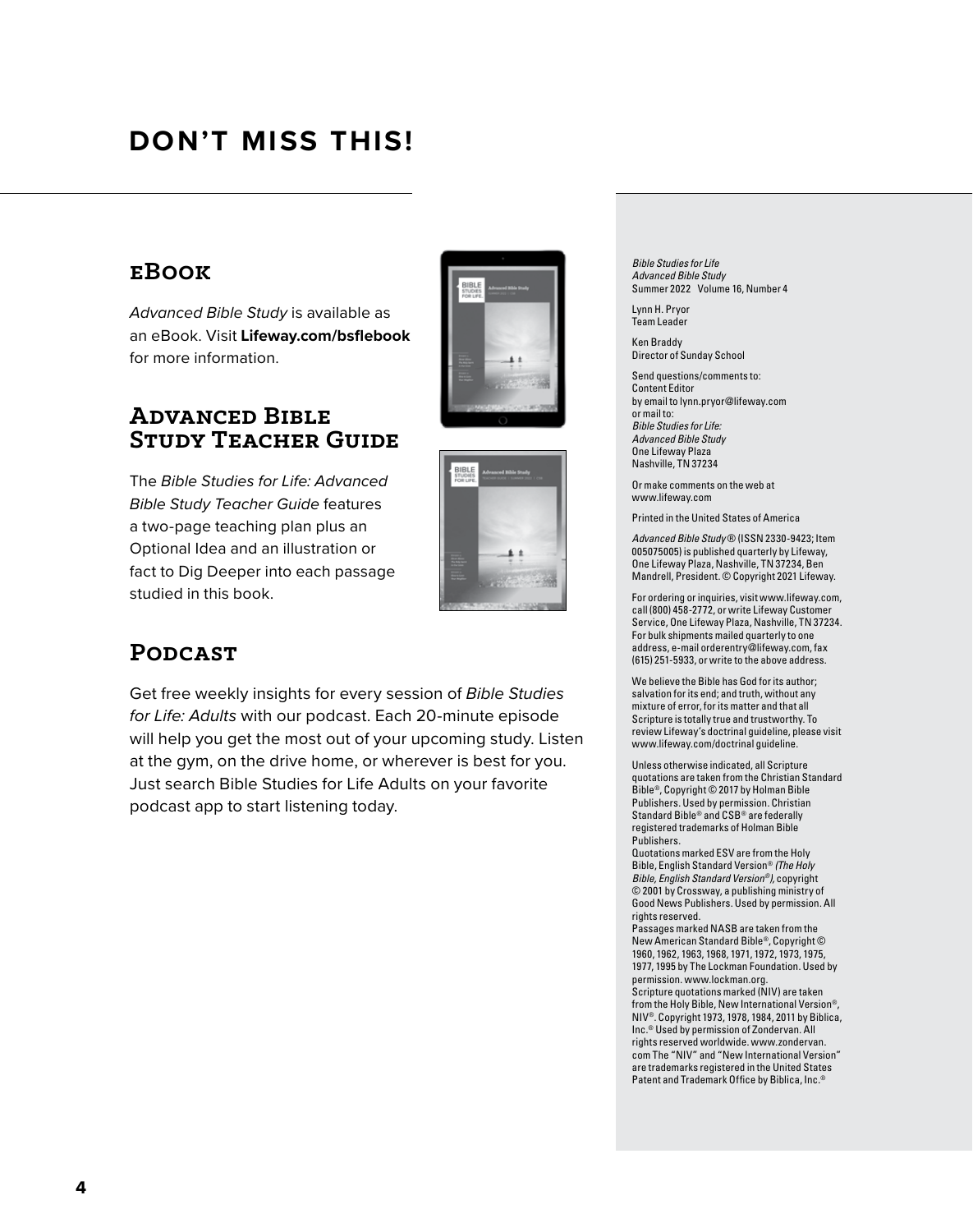### **MEET THE WRITERS**

**Michael Priest** wrote the commentary for *Never Alone: The Holy Spirit in Our Lives.* Michael has served as senior pastor of Bartlett Baptist Church since January of 2003. He and his wife Carolyn, have four adult sons. They also have two granddaughters. In his spare time, he enjoys mountain climbing, rock climbing, hiking, and photography. He earned his M.Div. and Ph.D. from New Orleans Baptist Theological Seminary.

**Warren McWilliams** wrote the commentary for *Interdependent Independence.* Warren taught Bible, theology, and ethics at Oklahoma Baptist University for over forty years and is now retired. He graduated from Oklahoma Baptist University (B.A.), Southern Baptist Theological Seminary (M.Div.), and Vanderbilt University (M.A., Ph.D.). He is a widower with two adult children.

**T. Van McClain** wrote the commentary for *How to Love Your Neighbor.* Dr. McClain is the professor of Old Testament and Hebrew and Research Librarian at Mid-America Baptist Theological Seminary. He also pastors the Whitton Baptist Church in Tyronza, Arkansas. Van and his wife, Nancy, live in Cordova, TN. They have two grown daughters, one grown son, and three grandchildren. He received his seminary degrees from Southwestern Baptist Theological Seminary.

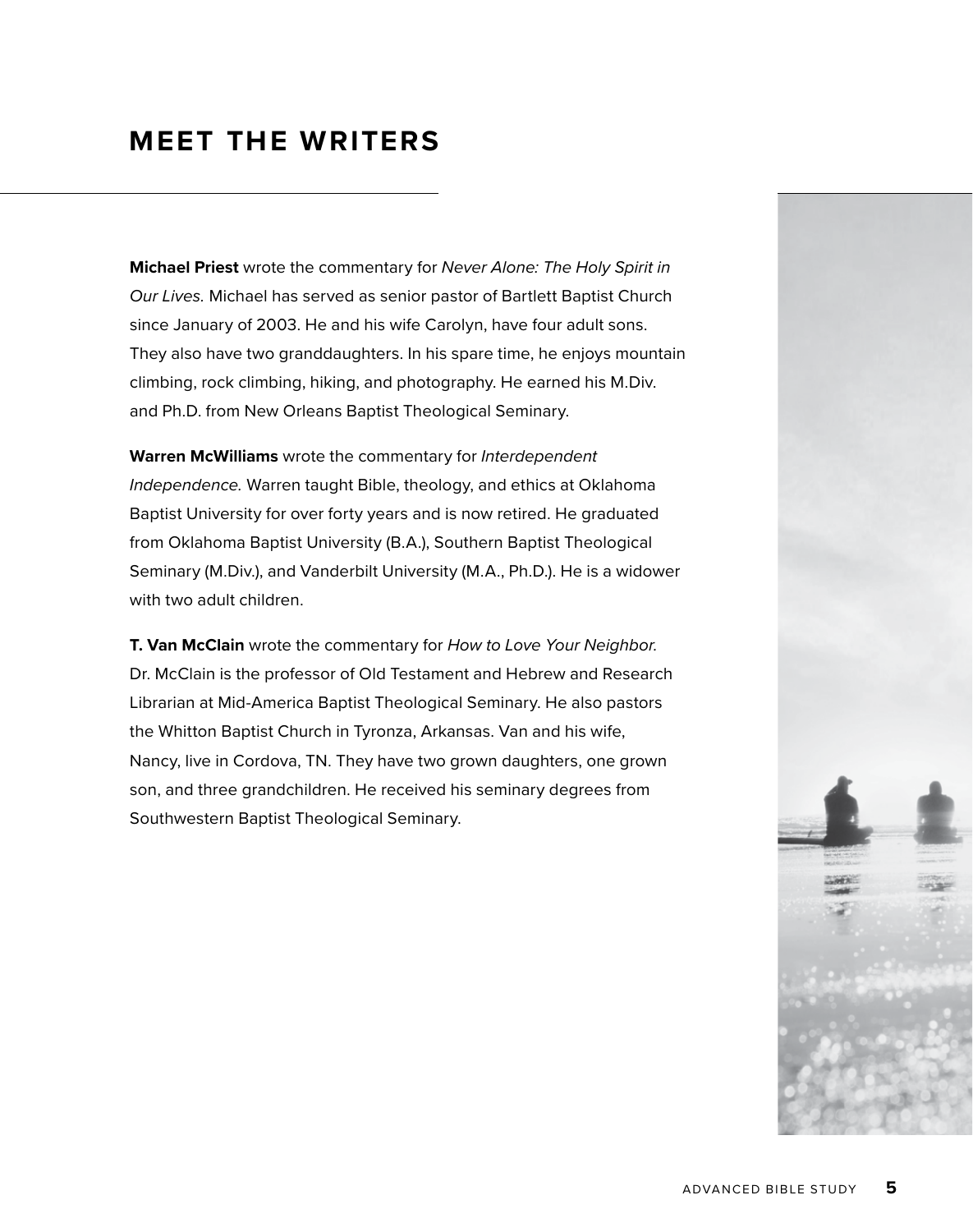## **INTRODUCTION**

#### **Never Alone: The Holy Spirit in Our Lives**

The beauty of the Christian life is that we are never on our own. Just as we cannot save ourselves by our own power, we cannot live the Christian life in our own power. God comes to us through His Holy Spirit, leading us to faith in Christ and empowering us to walk daily in His strength.

*How This Study Supports the Discipleship Plan (p. 179):* **Seek God.** We seek God and come to know Him because His Holy Spirit is at work in us. He draws us into a relationship through our faith in Christ, and the Holy Spirit guides us to walk with Him.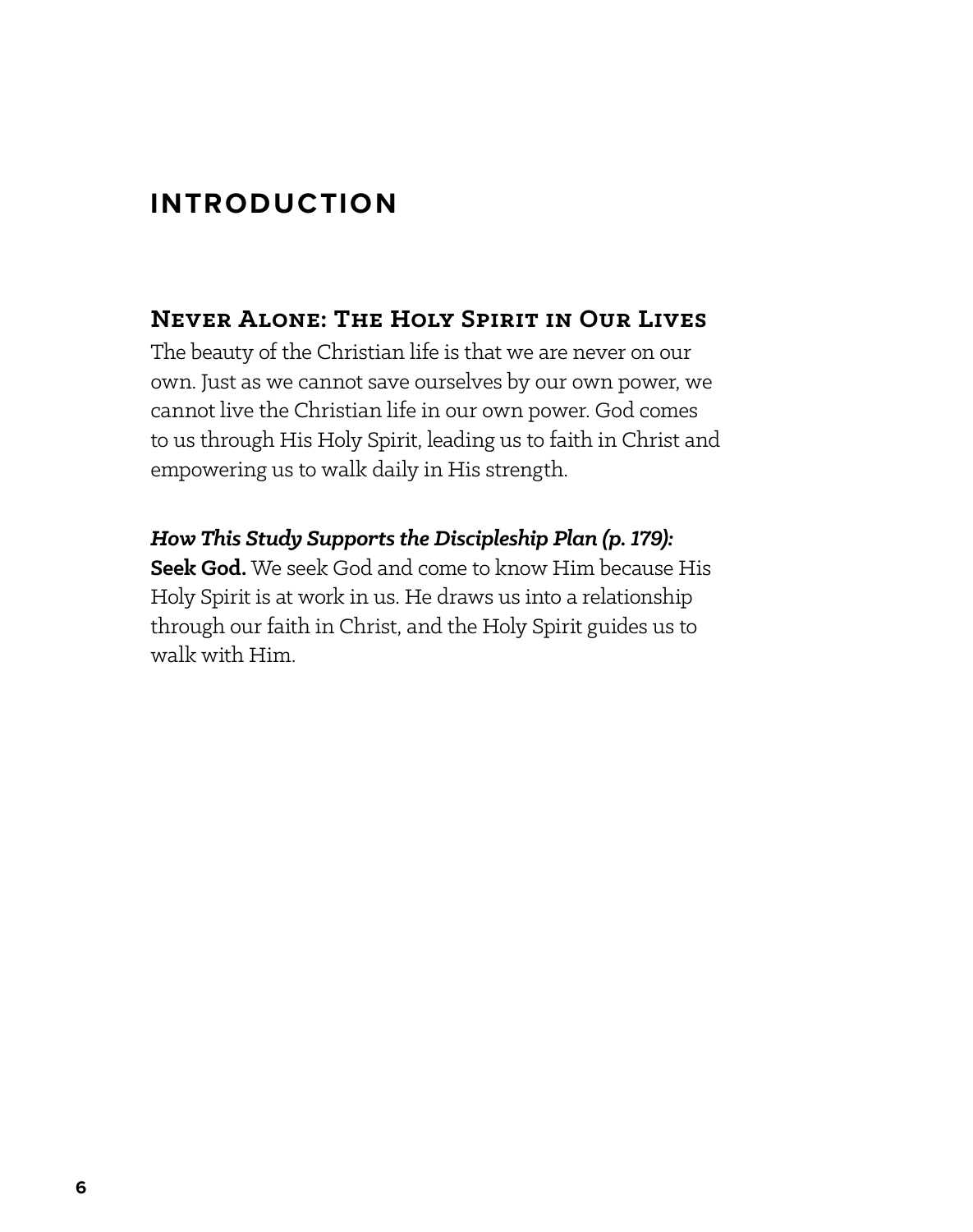#### **SESSION 1**

## **Convicted by the Spirit**

#### **The Point**

The Holy Spirit convicts of sin and points to the truth of salvation.

#### **The Passages**

John 15:26-27; 16:7-15

#### **The Bible Meets Life**

In college I had a roommate who had incredible powers of persuasion and an uncanny ability to convince anyone to believe anything. His wasn't the typical "used car salesman" but he could get people to join him in any scheme he undertook. For example, he once convinced a group of us to join him in a multilevel marketing plan that involved purchasing groceries from a wholesale firm. The groceries were discounted to the buyer, and for each person we enrolled in the plan, we made commission from their purchases. Deep down I didn't feel like it was a good idea, but for some reason I just couldn't say no. He convinced me to buy in, but he didn't develop a conviction within me that I was doing the right thing. Because I never developed a conviction that my "get rich quick" grocery business was the right endeavor for me—I didn't stick with it.

There is a big difference between being *convinced* and being *convicted*. Being convinced may lead to a decision, but often without real belief. Being convicted is much deeper. Convictions move us from action for action's sake to deep belief which becomes a core value for life.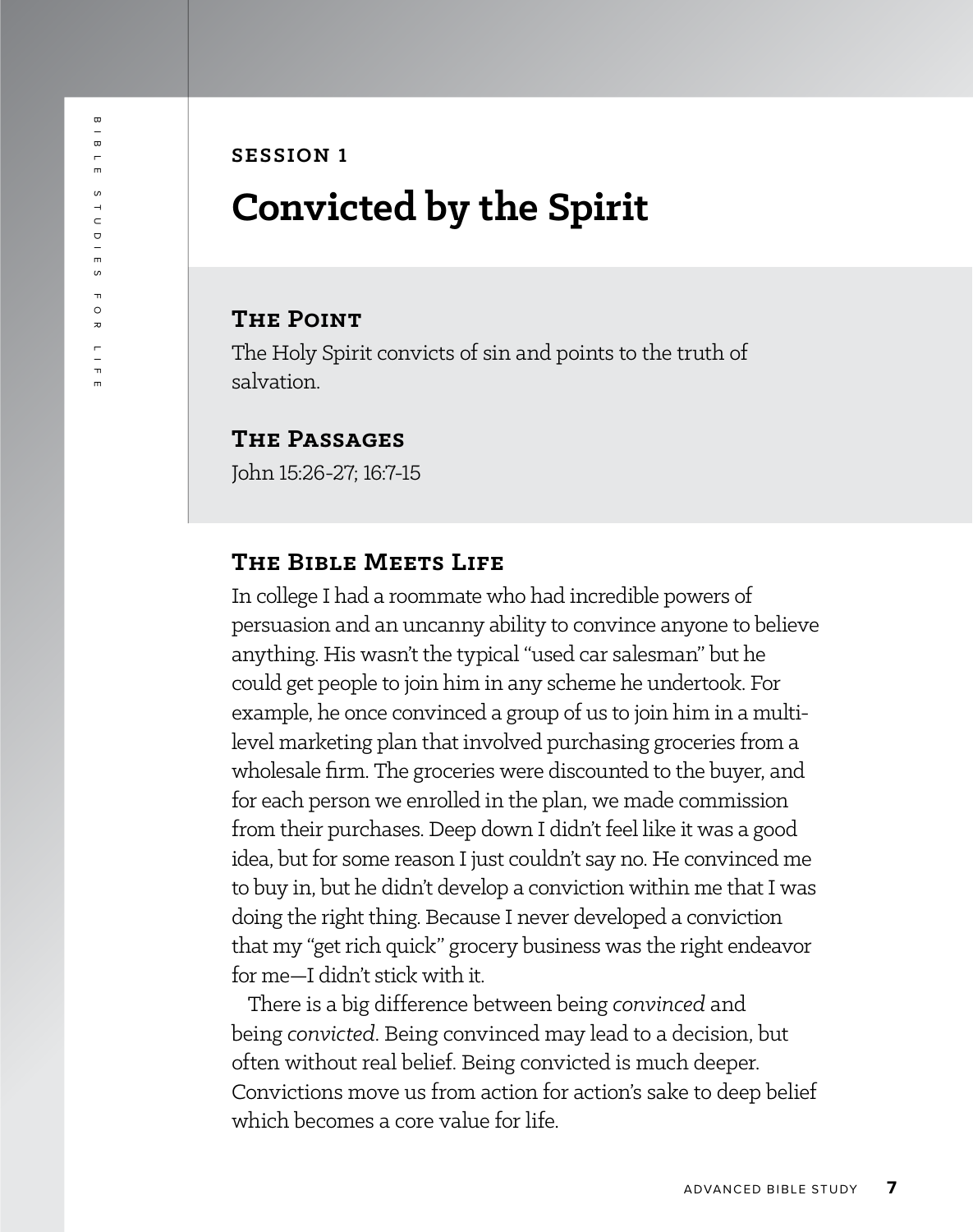Humans may convince us that the claims of the gospel are true, but only the Holy Spirit of God can convict us that the claims of God's gracious message are worthy of building our lives on. Only the Spirit can convict us to embrace the wonderful salvation of Jesus as a core value for our lives and eternity. Only God's Spirit can embolden followers of Jesus to be faithful to their gospel task in the face of opposition. Thankfully, God sent His Spirit into the world to convict humans to recognize their need, embrace Jesus as the One who can meet our deepest need, and be faithful to the responsibility as witnesses which He has assigned.

#### **The Setting**

As Jesus was moving closer to His death, He pulled His disciples away to partake in His last Passover meal. At that time He instituted the Lord's Supper, and gave His disciples parting instructions before departing this earth in physical form. John 13:31 through John 17 make up what is known as Jesus's farewell discourse. In it He explained that He soon would be departing. Naturally, the disciples were disturbed by this news, so Jesus consoled the disciples and assured them that He and the Father agreed about His upcoming departure because they were one in essence and one in work. He explained that even though He was leaving them, He would not leave them alone and the work would continue. In fact, He said, they would do even greater works after His departure (14:12). They would do greater work because the Father would send the Holy Spirit, not only to be with them, but to live in them. Because of the indwelling Spirit, they would be fruitful, but they would also be hated by the world. He assured them that even though the world would hate them, it was because the world first hated Him. The Spirit, however, would be in them and with them so that while enduring the hatred, they would testify of Jesus. Jesus went on to explain the role of the Spirit in them and how He would do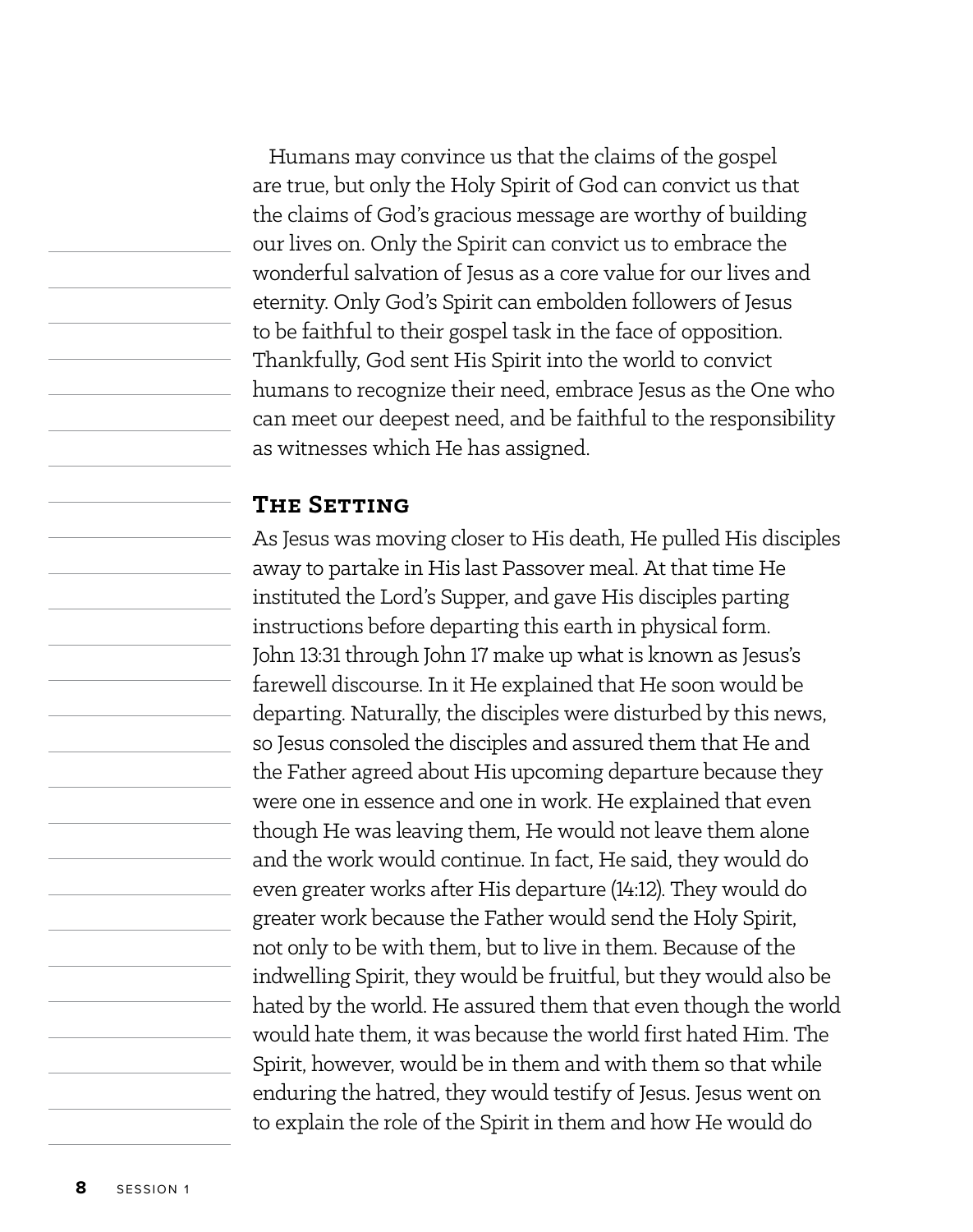His work in the world. Jesus closed the farewell discourse with an intimate prayer to the Father, in which He asked that the Father glorify Himself in His death. He prayed that the Father would sanctify His disciples and protect them from the evil one, and use them in the world to glorify both Himself and the Father. He asked the Father to make His followers one even as He and the Father are one (chap. 17).

#### **Study the Bible**

*John 15:26-27*

**26 "When the Counselor comes, the one I will send to you from the Father—the Spirit of truth who proceeds from the Father—he will testify about me. 27 You also will testify, because you have been with me from the beginning.**

**Jesus sends the Holy Spirit to us.** Jesus had just finished explaining to the disciples that because the world hated Him, it would also hate them (15:18). No doubt the disciples were concerned about the seemingly difficult prospect of being hated, but Jesus was concerned for them as well. In 14:1 He had encouraged them not to be troubled by what He was telling them, and then in 16:1 He explained that He had told them these things to keep them from stumbling.

To help their troubled hearts and to embolden them in the face of hostility, Jesus promised in 15:26, **When the Counselor comes, the One I will send to you from the Father—the Spirit of truth who proceeds from the Father—He will testify about Me.** In referring to the *Spirit of truth,* Jesus used the theologically and practically rich word *Counselor.* In the original Greek, the term *Counselor* (KJV "Comforter," NASB "Helper") meant "to call alongside, to encourage, to exhort."

A counselor might be one who came by another person's side to give help or provide encouragement. It was used in the legal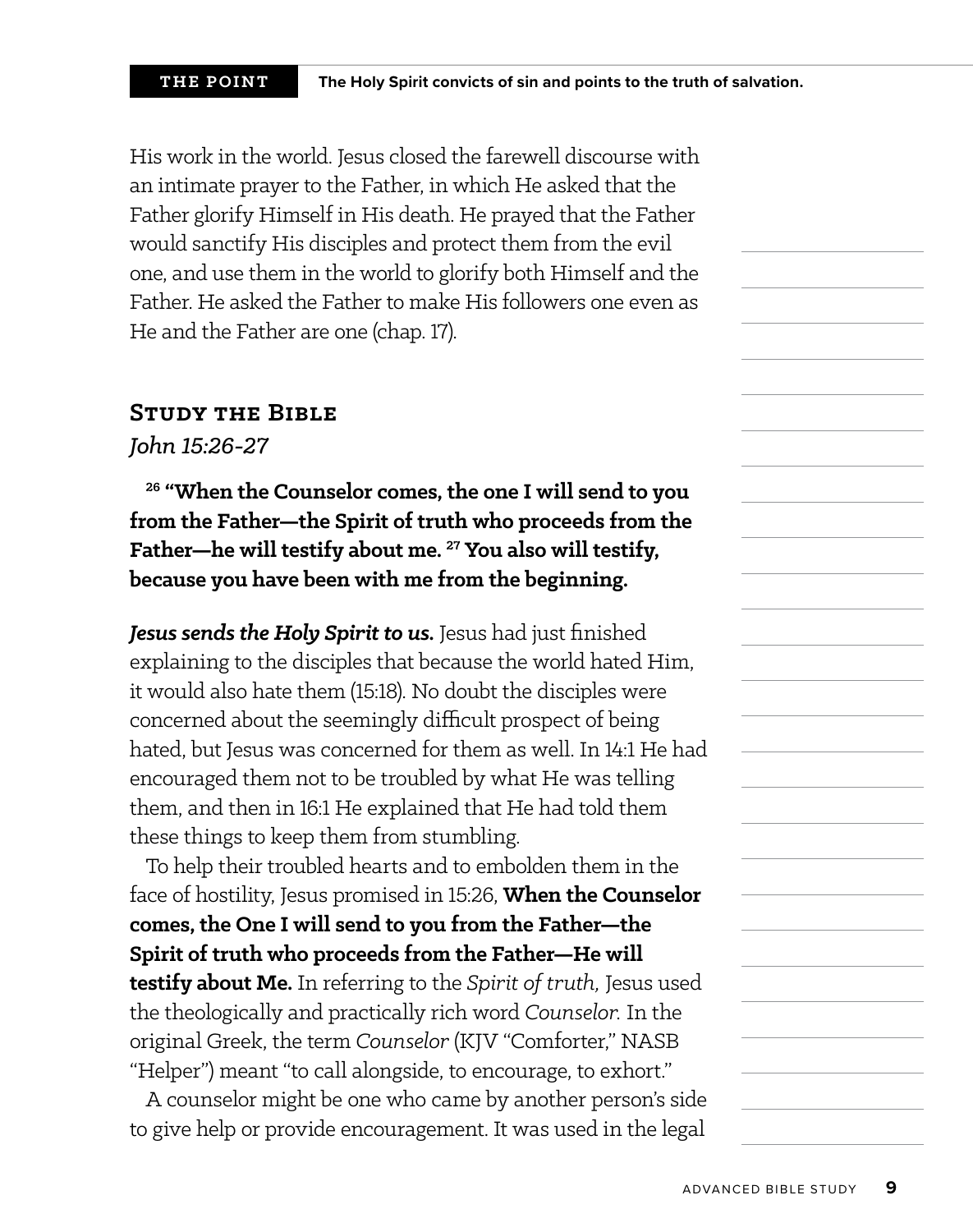arena of John's day to speak of one who would come alongside a person in a courtroom to speak on his behalf.<sup>1</sup> Later in John's first epistle, the apostle used the term to describe Jesus Himself, the One who serves as the Advocate for our sin (1 John 2:1).

Jesus described the Holy Spirit as **the one I will send to you from the Father.** God has revealed Himself to us as Father, Son, and Holy Spirit. God is one with respect to His being, but three with respect to Person. The Father, Son, and Spirit together accomplish our salvation. The Father planned it (Eph. 1:3-6), the Son accomplished it (vv. 7-12), and the Spirit applies it to our lives when we believe (vv. 13-14). Jesus's words thus highlight the close relationship of the Spirit to the Father and the Son. Jesus described the Holy Spirit as the Spirit of truth. In the upper room, Jesus had described Himself as "the truth" (John 14:6). God also has given us His Word, which provides us truth on which to base our lives.

People today need to build their lives on God's truth. In the Sermon on the Mount, Jesus likened someone who did not follow His words to a man who built his house on sand (Matt. 7:26-27). Since the Holy Spirit, Jesus declared, is **the Spirit of truth,** it makes sense that He **proceeds from the**  Father. Both Father and Son send the Holy Spirit to us.

In the context of these verses then, Jesus's promise was that the role of the Holy Spirit would be to **testify about** Him along with the disciples, for testifying was their responsibility. *Testify* in verse 27 is an imperative. Jesus's command placed before the disciples a responsibility He would reiterate in Matthew 28:18-20 and Acts 1:8 shortly before His ascension to heaven.

They would testify about Jesus not only because it was their responsibility, but also because they were uniquely qualified for the task. After all, Jesus reminded them, **you have been with me from the beginning.** Jesus's disciples had been with Him everywhere during His public ministry. For over three years, they had witnessed His teaching, His miracles, and His life. Of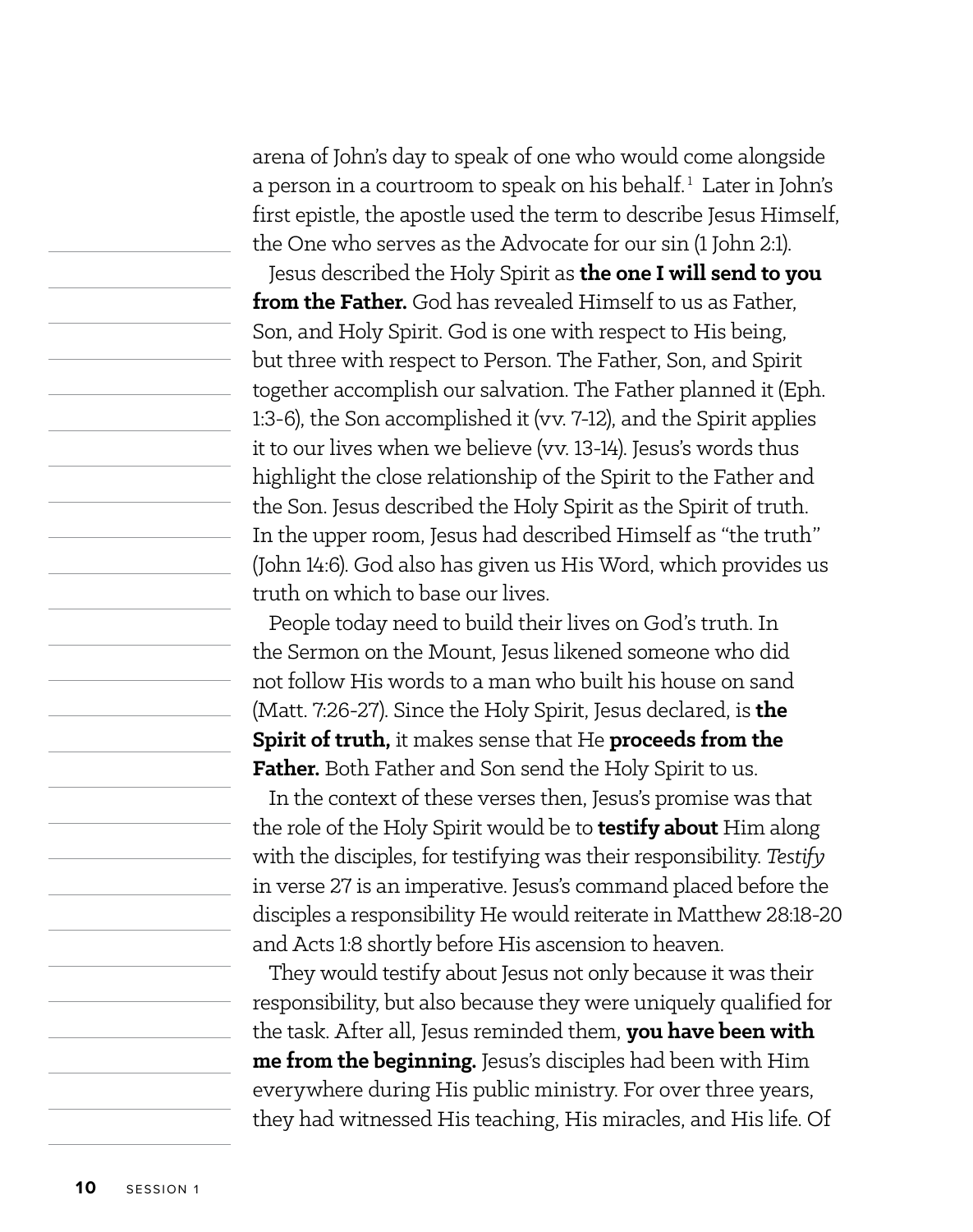all human witnesses, they were most equipped to testify. While the word *beginning* is important in establishing the eternality of Jesus (John 1:1), its most common use in John's Gospel (2:11, 6:64, 8:25, 16:4) is in referring to the beginning of Jesus's earthly ministry. That is how Jesus meant it in verse 27. Since they had walked with Jesus from day one and had witnessed all He had done, they were, from a human perspective, uniquely qualified to testify about Him.

Jesus's promise of the coming Counselor would have been of great comfort to the disciples. Not only were they humanly qualified, but spiritually equipped as well. Even though they would face opposition, they would not testify alone. They would have One walking alongside them testifying to the truth of Jesus and His gospel. And while Jesus's promise most specifically applied to the disciples because they were with Him from the beginning, it does not exclude those who would come to trust Jesus in the future. The objective truth of Scripture and the subjective experience of every follower of Jesus provides the content of their testimony until Christ returns. The promise of the Spirit, then, is a promise to all who are in Christ!

Over the course of their three years with Jesus, the disciples had seen and heard much from Him. How would they remember it all so that they could testify? Well, **the Counselor . . ., the One** He would **send to** them **from the Father** would remind them. Earlier, Jesus had explained to the disciples, "the Counselor, the Holy Spirit, whom the Father will send in my name, will teach you all things and remind you of everything I have told you" (14:26). In 1 Corinthians 2:12 Paul wrote, "Now we have not received the spirit of the world, but the Spirit who comes from God, so that we may understand what has been freely given to us by God." While the disciples eventually would come to understand and experience this truth on the Day of Pentecost (Acts 2:2-4), Jesus provided them encouragement and comfort in advance by promising that the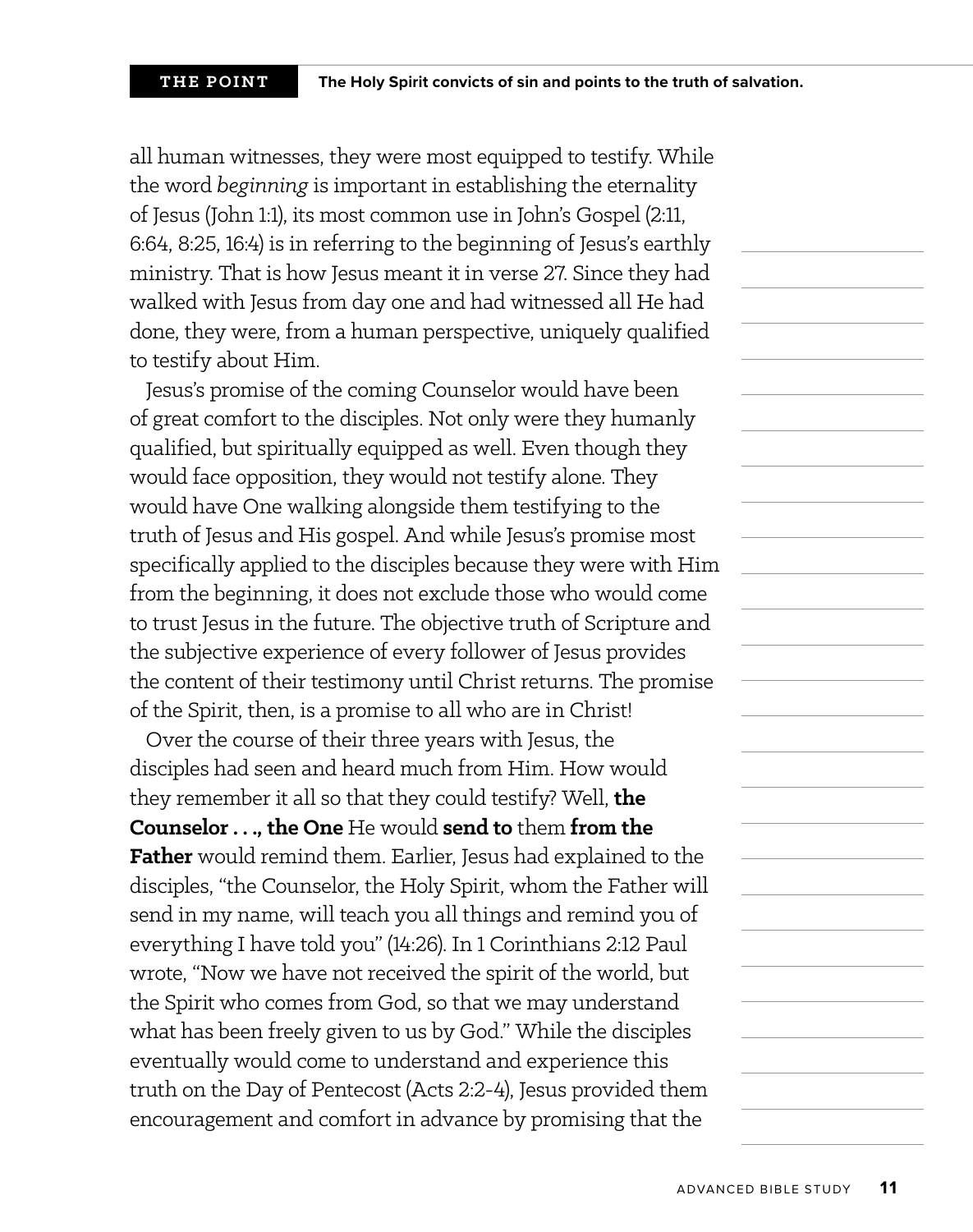Spirit would bring to their remembrance exactly what they needed in the exact moment they would need it in order to testify about Him.

What are some lasting truths from John 15:26-27?

- >Every Christian is responsible to testify about Jesus.
- >No Christian is ever alone. As Christians fulfill their responsibility to be witnesses of Jesus, the Spirit of God is testifying with them.
- >God has provided the objective truth of His Word and the subjective experience of faith as evidence by which Christians testify.

#### *John 16:7-11*

**7 Nevertheless, I am telling you the truth. It is for your benefit that I go away, because if I don't go away the Counselor will not come to you. If I go, I will send him to you. 8 When he comes, he will convict the world about sin, righteousness, and judgment: 9 About sin, because they do not believe in me; 10 about righteousness, because I am going to the Father and you will no longer see me; 11 and about judgment, because the ruler of this world has been judged.**

*The Holy Spirit convicts us of sin.* In 16:1-6 Jesus explained He had taught all of these things to the disciples so that they would not fall away from their faith when the times became tough and they indeed would become tough. Jesus revealed to His disciples that they would go through intense persecution in the days ahead because they were His followers. For example, Jesus warned, they would be banned from synagogues and some would even suffer martyrdom. He also reminded them that He must **go away.** But, Jesus knew His disciples would grieve at His leaving, so He did not leave them stranded; He provided His followers with comfort and encouragement.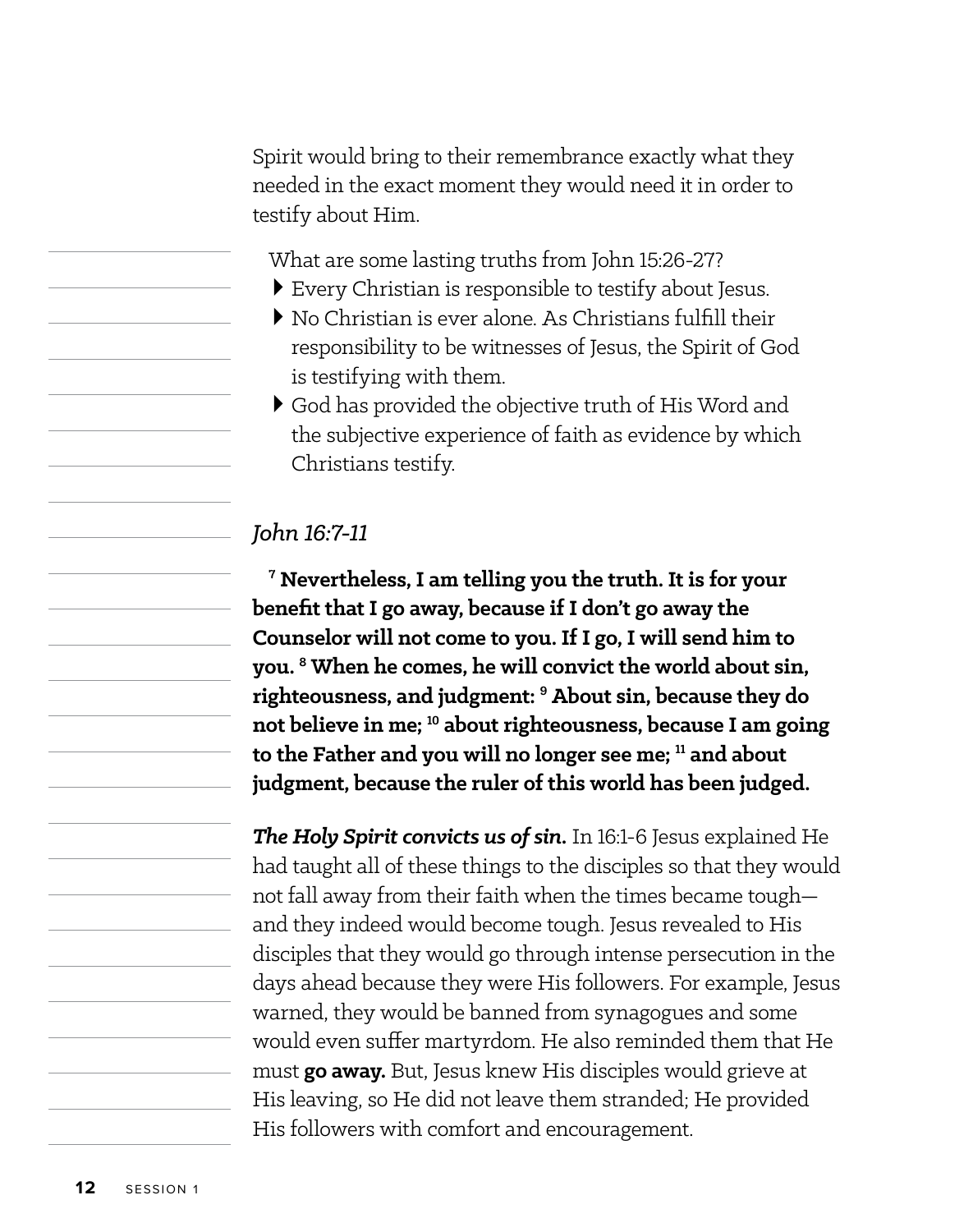As discouraged as they must have been, Jesus said it was for their benefit that He depart. He assured them, **Nevertheless, I am telling you the truth.** Jesus was anchoring His words to His truthfulness. He had never lied to them and He would not start now. Not only were His words truth, He is "the truth" (14:6). Remember, the disciples could not see salvation's entire plan as it was unfolding. Christians today can look back and see how these events transpired, but the disciples were living in the midst of them. The disciples had been with Him during His entire earthly ministry. They knew Him, loved Him, and had followed Him. But now, with His words, how in the world could it benefit the disciples if Jesus went away?

In His going, He would send **the Counselor** ("Advocate," NIV; "Comforter," KJV; "Helper," ESV) who would walk alongside them, enabling them to fulfill their responsibility to testify about Him and helping them to do so, even in the face of opposition. In verses 8-11 Jesus provided more information concerning the role of *the Counselor,* whom He later described as "the Spirit of truth" (v. 13). In verse 8 He identified one primary specific action the Counselor would perform and three areas in which it would happen; in verses 9-11 He further elaborated on each of those areas.

The primary action of the Spirit is that **He will convict the world.** The word *convict* can mean to scorn or shame someone. It can also mean "to pronounce a guilty verdict" or "to bring people to an understanding of their guilty state." But in the New Testament, its most common meaning is to show someone his or her sin and to call the person to repentance. Jesus declared that when the Holy Spirit came, He would bring God's truth to bear **about sin, righteousness, and judgment.** Verses 9-11 highlight each of these in turn.

In the New Testament, the biblical writers focused almost exclusively on the role of the Holy Spirit within and to believers, but here Jesus declared the Spirit would **convict the**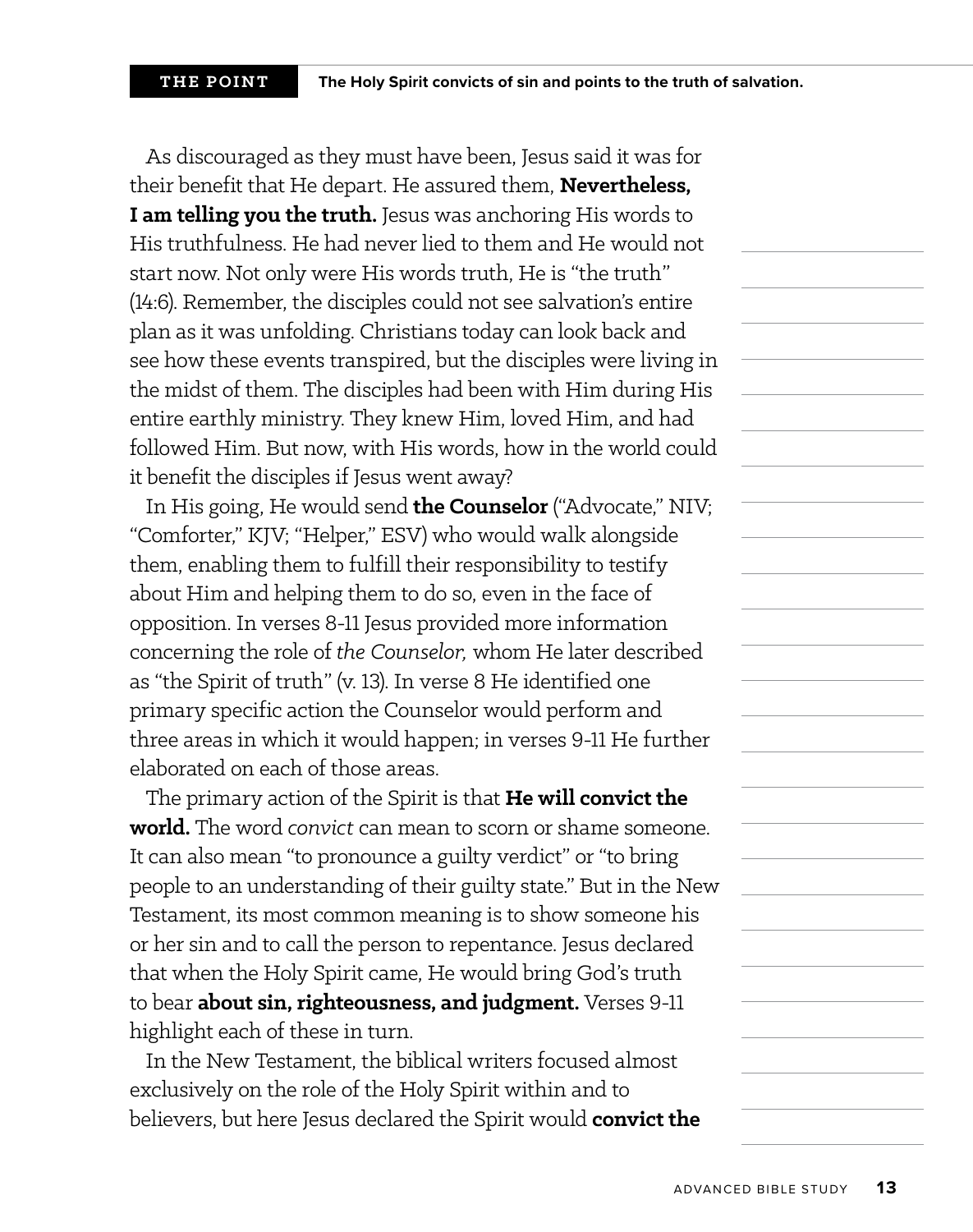**world.** *The world* refers to the unbelieving mass of humanity that has rejected Jesus and is the object of the word *convict;* even though the action of the verb is carried out on the world, it is carried out for the benefit of the disciples. After all, they were responsible for testifying to the world about Jesus and belief in Him. The Spirit, through the testimony of the disciples, would show the world its sin and call it to repentance.

*About* comes from a Greek prepositional construct that means "in reference to." So the role of the Counselor is to *convict the world* in reference to its *sin,* its *righteousness,* and its *judgment.*

Jesus said the Counselor would convict the world **about sin, because they do not believe in me.** To *believe* is much more than an intellectual endeavor. It is a faith endeavor. The Counselor doesn't convict the world because of intellectual assent about Jesus, or lack thereof. The Counselor convicts the world that hasn't trusted Jesus as "the Lamb of God, who takes away the sin of the world" (1:29). The Holy Spirit would testify further to the truth of Jesus's ministry and the error of the world's understanding.

In addition, part of the Spirit's ministry in our lives is to help us understand when we turn aside from God's purpose. As we receive the Spirit's conviction, we should repent and turn back to the Lord to experience restoration to fellowship. Ultimately, any sin comes from not believing God on the particular point at which we fail Him. Conviction over our sin, while painful, is actually a good thing, because it leads to our restoration and actually strengthens our relationship with the Lord.

**Righteousness** is doing what God requires, doing the right thing. It refers to God's holy expectation or standard. Throughout the Gospel of John, the Jews pursued what they believed was genuine righteousness, but what they were doing wasn't right. They believed righteousness could be achieved by paying close attention to temple observances and keeping the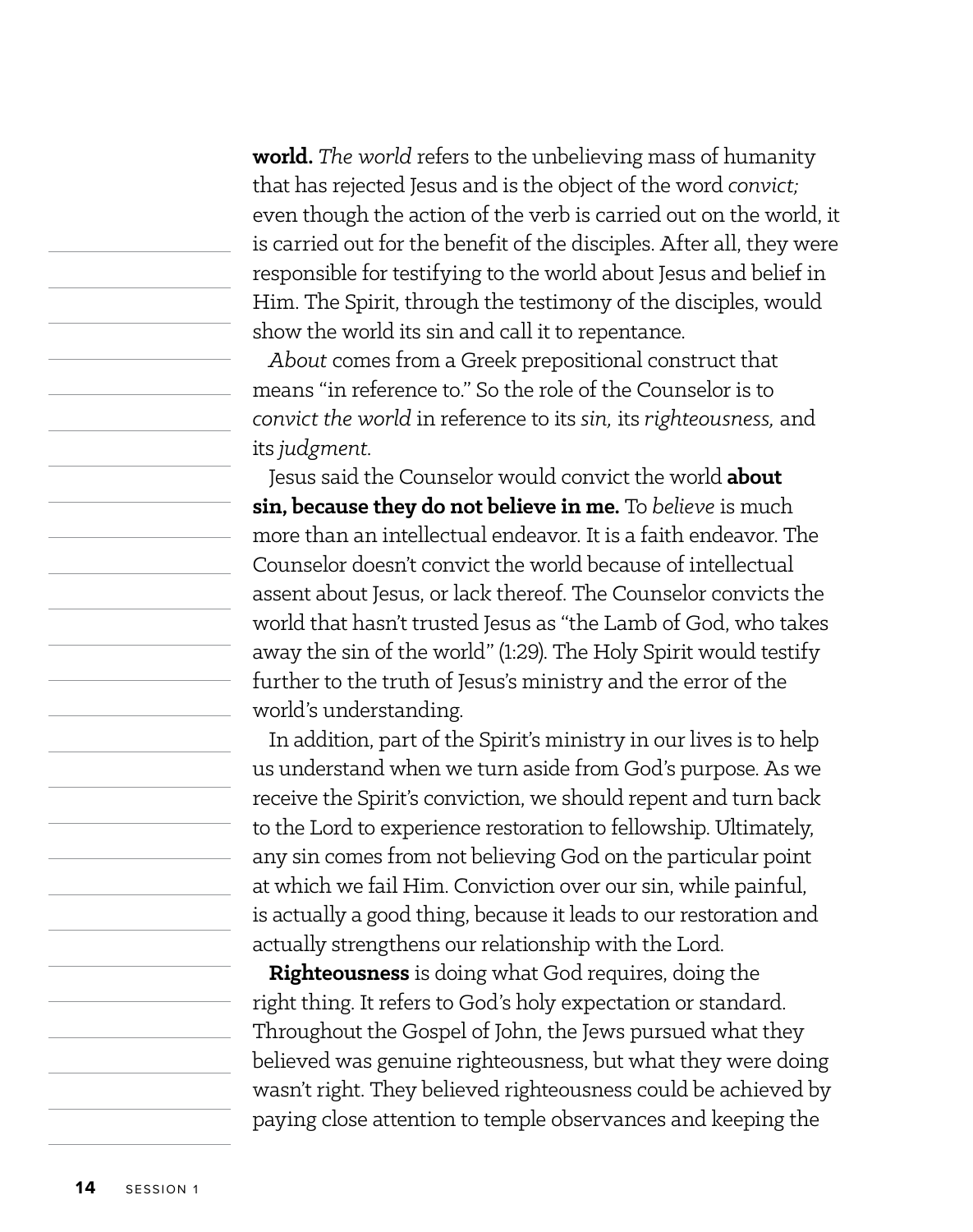law. Jesus repeatedly debated the religiously elite and pseudorighteous, pointing out that doing the right thing was believing in Him and the One who sent Him.

Jesus, in His earthly ministry, convicted the world of its faulty righteousness. **Because,** as He said to the disciples, **I am going to the Father and you will no longer see me,** the Counselor would assume the role of convicting the world of its false righteousness. Jesus was about to finish the work God had given Him to do (17:4). Once He accomplished it through His death and resurrection, He would ascend to heaven. The world would no longer see Him, but Jesus's resurrection and ascension confirmed His righteous cause. In Jesus's absence, as the Counselor lived in and worked through the disciples, the world would see genuine righteousness, hear the gospel message of righteousness found only in Jesus, and hear the clarion call of God to repent and trust Christ alone.

**Judgment** conjures up ideas of an end-time tribunal in which the world and **the ruler of this world has been judged** and condemned. While Scripture does teach this truth, that is not the point of Jesus's statement in verse 11. *Judgment* in the present context speaks of the world's evaluation of or decision about Jesus. Earthly rulers enact judgment as they see fit, but God's judgment will be perfect and final. Further, some earthly rulers pervert justice and issue poor or unfair judgments.

The world, and the ruler of the world, had wrongly assessed Jesus. The world believed He was a demon-possessed lunatic (7:20, 8:48, 10:20) or a blasphemous enemy of God (10:33). Following the lie of the evil one, the world had incorrectly evaluated Jesus, failing to understand He was the promised Messiah who would save His people from their sins. Consequently, because Satan already was judged by Jesus's imminent death and resurrection, the world was as well (3:18). The Counselor would work through the disciples' testimony to convict the world of its faulty judgment and call it to repentance.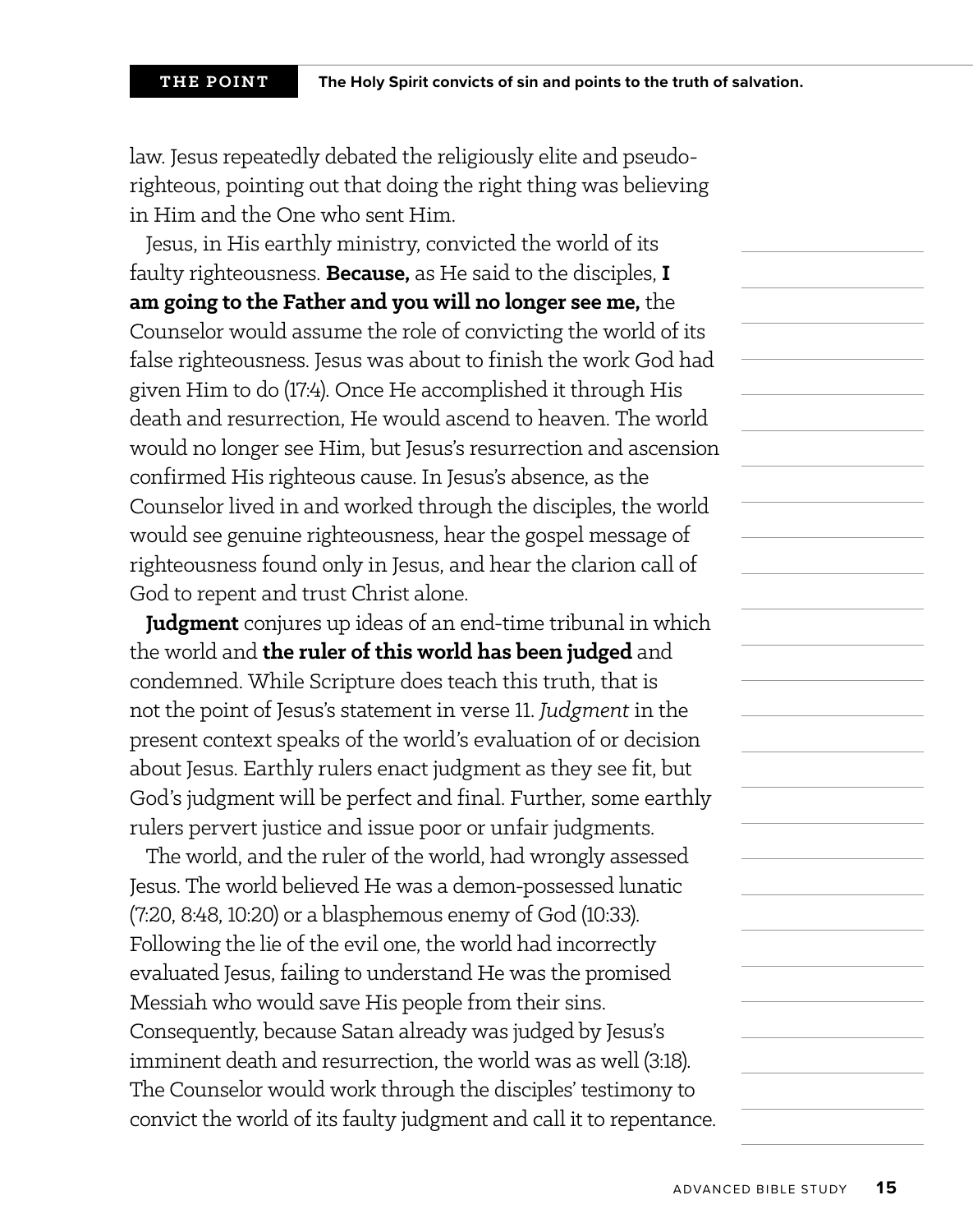What are some lasting truths from John 16:7-11?

- >Jesus based His promise of the role of the Counselor upon His truthfulness, and He cannot lie. He is faithful!
- >Since it is the responsibility of the Counselor to convict unbelievers of sin, righteousness, and judgment, Christians can rest in the simplicity of our role: telling Jesus's story!
- >Since the ruler of this world and the world itself already stands condemned, there is an urgency for followers of Jesus to fulfill their responsibility as witnesses.

#### *John 16:12-15*

**12 "I still have many things to tell you, but you can't bear them now. 13 When the Spirit of truth comes, he will guide you into all the truth. For he will not speak on his own, but he will speak whatever he hears. He will also declare to you what is to come. 14 He will glorify me, because he will take from what is mine and declare it to you. 15 Everything the Father has is mine. This is why I told you that he takes from what is mine and will declare it to you.**

*The Holy Spirit guides us in truth.* Over the course of His three-year earthly ministry, Jesus had taught the disciples many truths, all in their proper time. In 16:4 Jesus explained that "from the beginning" He had not told them of the difficulties they would face, primarily because He was with them. But now He was providing new information, when they needed it. In verses 12-15, Jesus informed the disciples that He still had **many things to tell** them, but they were not ready to **bear them** yet. In His absence, however, **the Spirit of truth** would guide them to understand all the information Jesus wanted to unpack for them, but couldn't just yet.

The *many things* Jesus wanted to tell them might have been further revelation about His will and work that were played out in the life of the early church in Acts and the remaining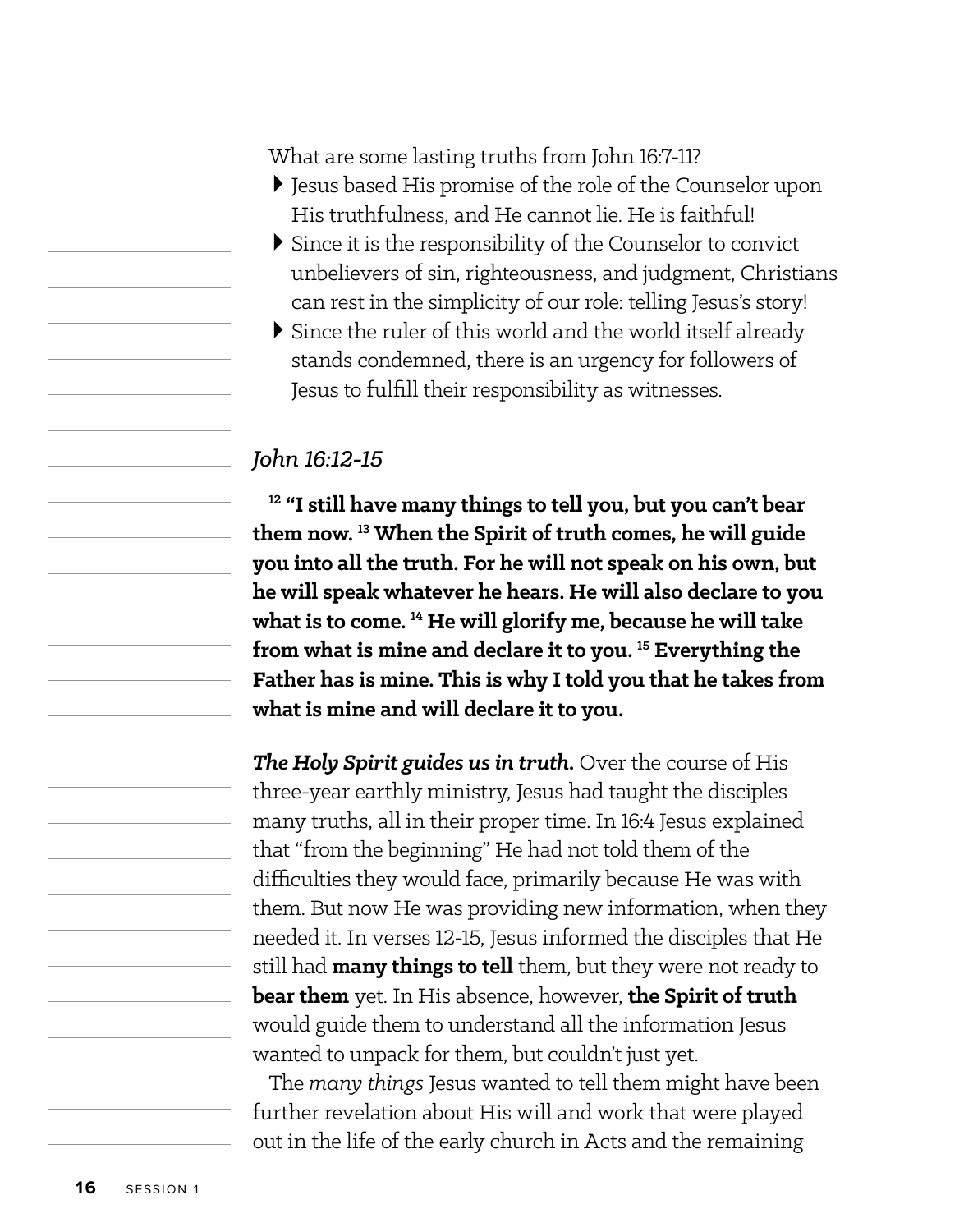New Testament epistles, or it could have been more information about the persecution they would face because of being His followers. The latter seems to be more likely because of the unusual use of the word translated *bear.* In its four other uses in John's Gospel (10:31, 12:6, 19:17, 20:15), the word means "to carry" or "to pick up." Here, the idea is "to accept something that is difficult." Because Jesus had already handed out some heavy and disturbing news about coming persecution, He knew the disciples weren't able to bear or process any more difficult information. In time, however, after the Counselor would come, they would have the power to bear the news and understand it in a new and glorious light. They would come to see persecution in the name of Jesus as an honor and for His glory.

Jesus further explained the role of the Counselor: **he will guide you into all the truth.** The Greek word rendered *guide* literally means to assist someone in reaching a desired destination, but figuratively, as it is used here, the word means to assist someone in acquiring information or knowledge.

*All the truth* is not a totality of information related to all topics, but rather truth about living in Christ, including the persecution to come and the role of the Spirit in enabling the disciples to face it and make the most of it for God's glory. Jesus was clear that the Spirit would not create new truth or work independently from the Father.

After all, the truth of which Jesus spoke was truth He wanted to tell them, but they weren't yet ready to bear it. The truth the Spirit would speak was truth He had already heard from Jesus: **He will not speak on his own, but he will speak whatever he hears. He will also declare to you what is to come.**

Previously in John, Jesus had explained numerous times that He does nothing or says nothing on His own but does what He has received from the Father and speaks what He has heard from the Father (5:30, 6:38, 7:28, 12:49). Jesus's stated reason for utter dependence upon the Father was that He may be glorified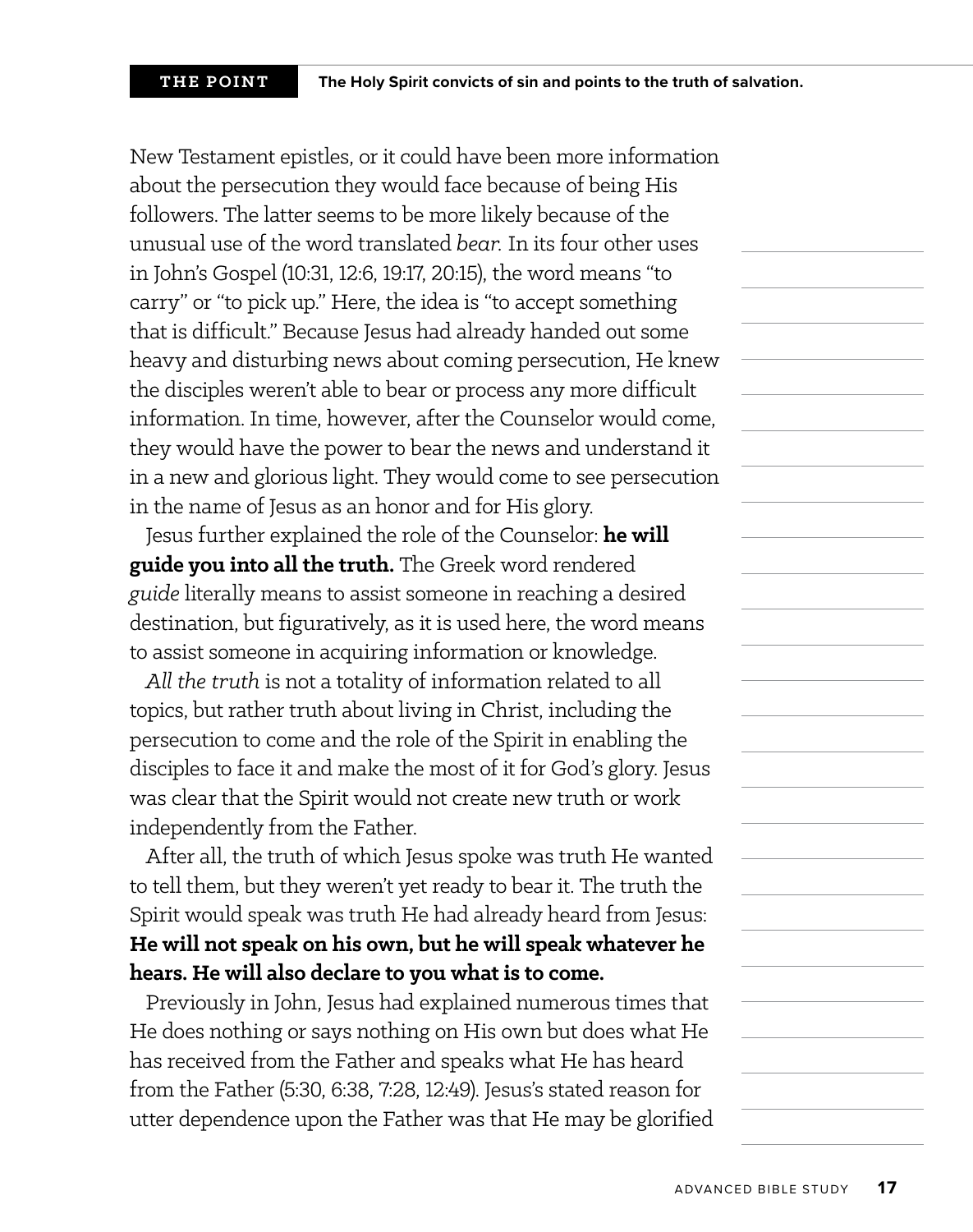(7:18). Similarly, Jesus said the Spirit **will glorify me, because he will take from what is mine and declare it to you.** The Spirit's coming and subsequent role in the world among God's people would be for the glory of Jesus. Just as Jesus had walked with His disciples during the course of His earthly ministry, so the Spirit would be with them as they continued their ministries. He would lead them into all He had for them, until they fully accomplished God's purpose for their lives. Whatever truth into which the Spirit would guide the disciples would be Jesus's truth, but Jesus's truth was truth He had received from the Father. That is why Jesus said, **Everything the Father has is mine.** Just as Jesus depended on the Father, so the Spirit would depend on Jesus, and all so that the Father might be glorified. Jesus's final statement in verse 15: **This is why I told you that he takes from what is mine and will declare it to you,** makes several important points.

- 1. Since the Spirit declares what He has received from Jesus and Jesus declares what He has received from the Father, the disciples can fully trust the Spirit and His ministry.
- 2. The dependence on the Father by which both the Spirit and Jesus operate exemplifies the life of dependence the disciples must have on the Spirit of truth and models what Spirit-filled living looks like.
- 3. The line of dependence from disciple to Spirit, Spirit to Jesus, Jesus to the Father is intended to glorify God.

What are some lasting truths from John 16:12-15?

- >God isn't in the business of hiding His truth, but revealing it to His children through His Word and the Holy Spirit.
- >Followers of Jesus have been redeemed and are transformed in to Christlike maturity through dependence upon God's Holy Spirit.
- >Christ-followers exist to glorify God and do so when we receive and live His truth.